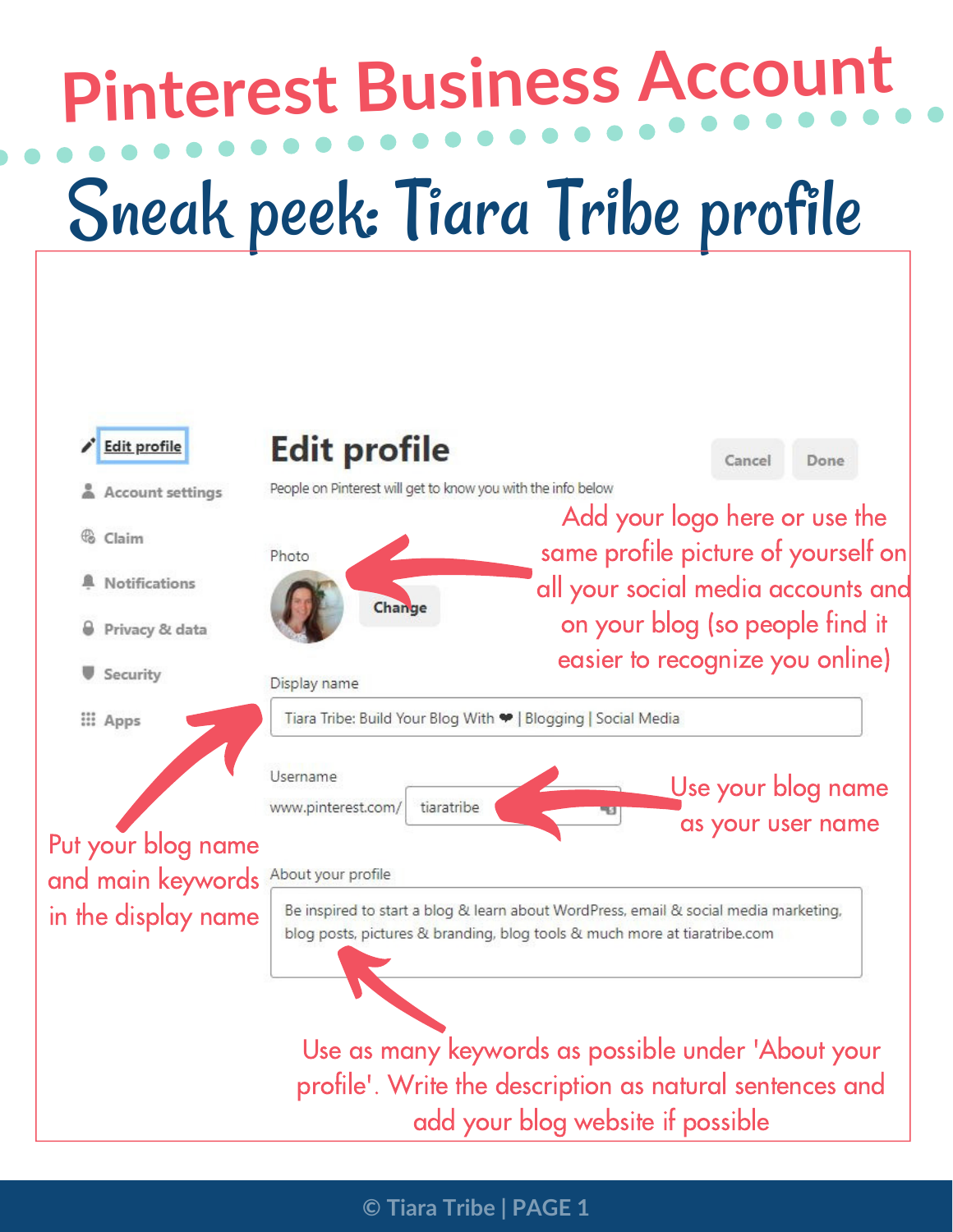## **Pinterest Business Account** Sneak peek: Tiara Tribe profile

| Edit profile                                     | <b>Account settings</b><br>Set your login preferences, help us personalize your<br>experience and make big account changes here |                   | <b>Done</b><br>Cancel           |
|--------------------------------------------------|---------------------------------------------------------------------------------------------------------------------------------|-------------------|---------------------------------|
| Account settings                                 | <b>Basic information</b>                                                                                                        |                   |                                 |
| €<br>Claim                                       | Email address                                                                                                                   |                   |                                 |
| <b>Notifications</b>                             | monique@tiaratribe.com                                                                                                          |                   |                                 |
| Privacy & data<br>Security                       | Change your password                                                                                                            |                   | Give your blogging email adress |
| <b>::: Apps</b>                                  | Country                                                                                                                         | Language          |                                 |
|                                                  | <b>United States</b>                                                                                                            | English (US)<br>v | $\checkmark$                    |
|                                                  | Contact name                                                                                                                    |                   |                                 |
|                                                  | Monique - Tiara Tribe                                                                                                           |                   |                                 |
| Give contact name<br>and blog name<br>again here | Gender<br>Female (<br>Custom<br>Male<br><b>Business type</b>                                                                    |                   |                                 |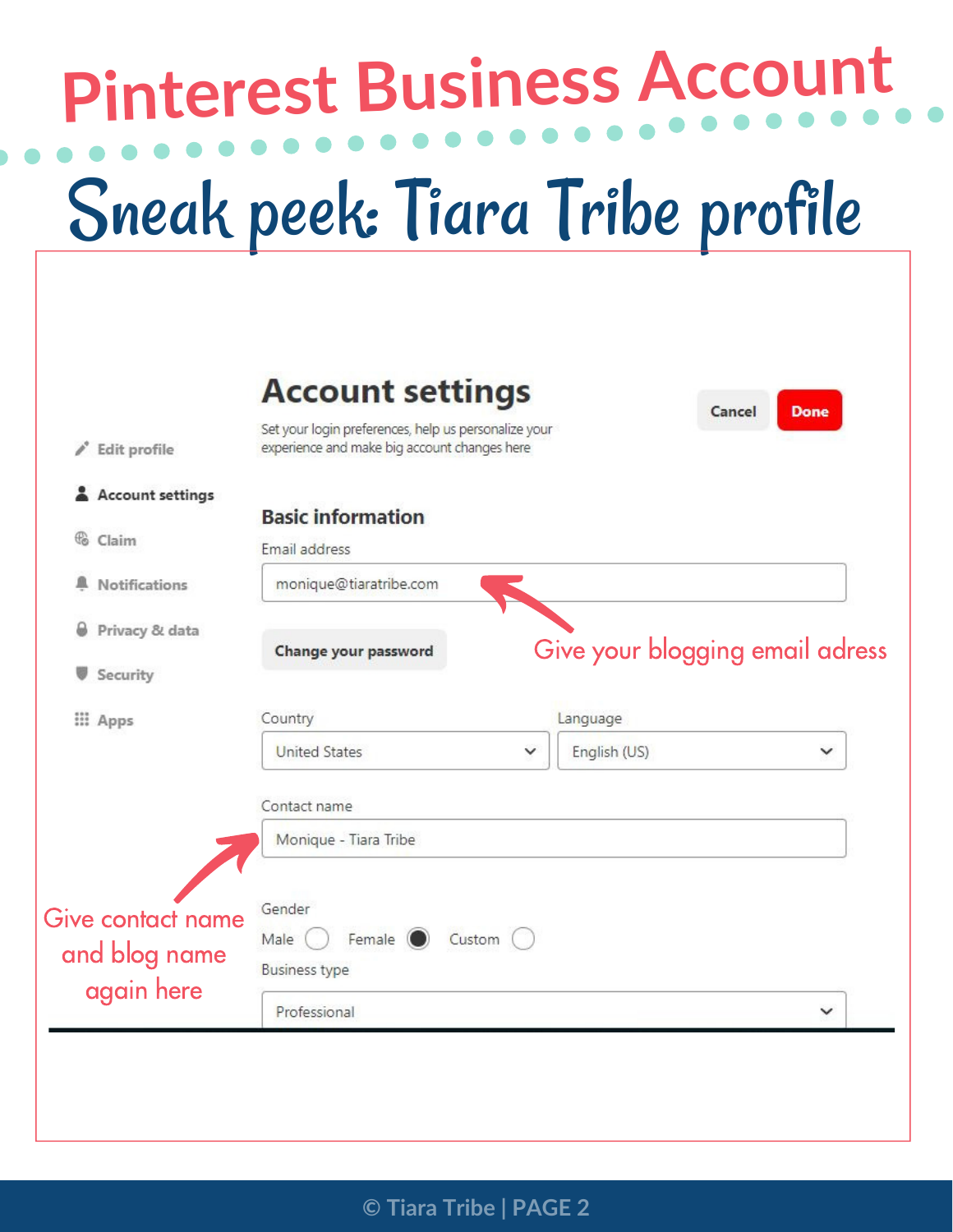# **Pinterest Business Account**

### Sneak peek: Tiara Tribe profile